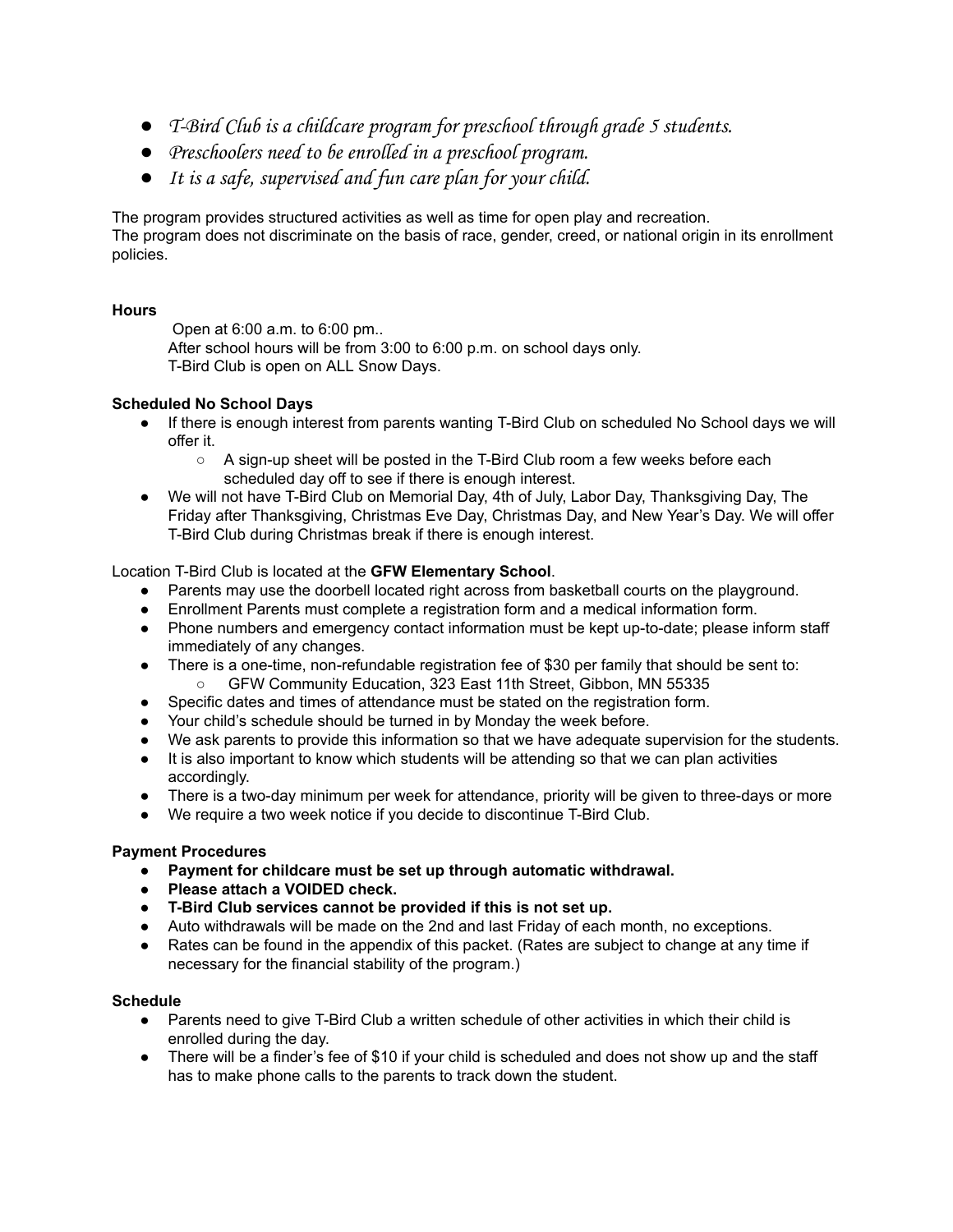### **Sign In/Pick-Up Policies**

- You are required to bring your children to the classroom, let the child care worker know you have arrived and sign in the children.
- Before you leave with your children, you are required to sign them out on the daily roster and let the child care worker knows that you are taking them.
- Children are not allowed to sign themselves out.
- We will not allow your children to leave with anyone except the custodial parent and other people whom you have been designated on your registration form.

### **Late Pick Up**

- T-Bird Club closes at 6:00 p.m.
- There is a late fee of \$10 the first 10 minutes and \$5 for each additional 5 minutes after 6:00 p.m. that will be assessed and added to your weekly bill.
- Please be considerate and have your child out of T-Bird Club by 6:00 p.m. sharp.
- Our T-Bird Club staff works hard to provide excellent care for your children and would appreciate you being thoughtful of their time.

### **Drop-In Care**

- **● Must be requested and confirmed at least 24 hours in advance.**
- Spots are based on availability and so cannot be guaranteed.
- Drop-in services are charged once reserved and payment is due the day of care.
- To be eligible, registration form must be completed and \$30 registration fee must be paid.
- Drop-In care is \$27.50 for a full day and \$15.00 for a half day.

### **Health & Safety Concerns**

- Life threatening emergencies will be referred to and handled by the local rescue squad, and the child will be taken to the local hospital.
- Parents will be notified as soon as possible.
- If your child receives a minor injury while in daycare, the staff will administer basic first aid. Parents will be called if necessary.
- The staff will also complete an accident report. If a child becomes ill, s/he will rest in a quiet area of the room.
- The staff will call the parents to come for the child. If the parents cannot be reached, the staff will call the emergency back-up people who are listed on the registration form.
- In the event of severe weather, staff will take the students to a safe area in the building, where they will remain until the danger is over.
- In case of fire, the staff will take the children away from the building and return only after the authorities give an all clear.

### **Special Needs**

● If your child requires special needs, a meeting with the T-Bird Club staff must take place to determine if the needs can be accommodated by T-Bird Club staff.

### **Medications**

- The staff can administer only prescription medications that are in the prescription bottle and are accompanied by a note from your doctor.
- A medical consent form is also required.

### **Discipline and Dismissal**

- Physical contact with the children is avoided unless it is necessary to restrain children from harming themselves or others.
- The staff will reinforce positive behaviors. However, if a child demonstrates inappropriate behaviors, the staff will discuss the situation with the child so she/he will have the opportunity to understand and correct the behaviors.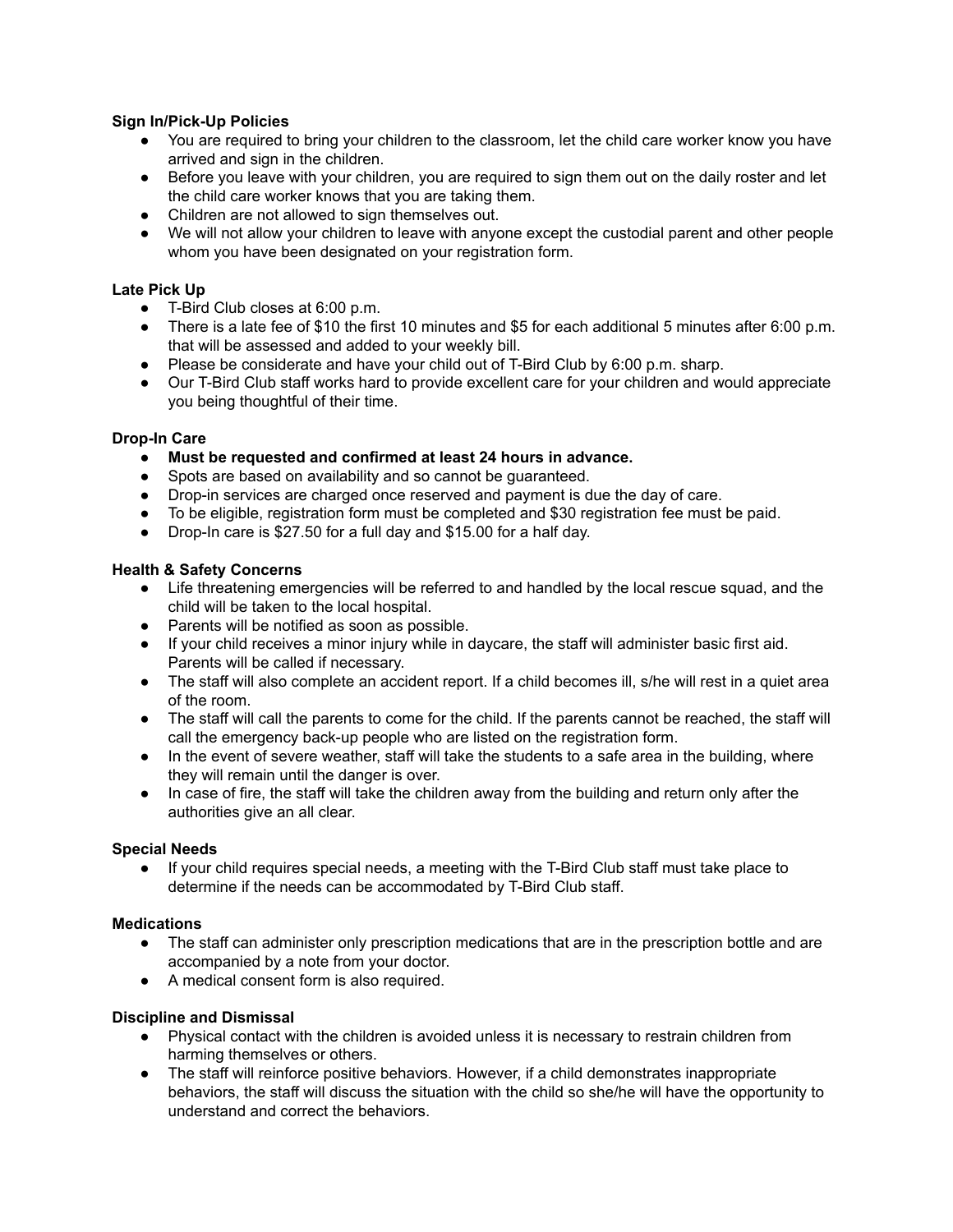- If the inappropriate behaviors continue, the staff will explain why the behaviors are unacceptable and ask the child to sit quietly alone for a few minutes.
- If these intervention techniques do not work, a minor slip will be sent home to the parents and parents will be called. These slips are used as a communication tool for staff and parents.
- If a child receives three minor slips in a short amount of time, additional interventions with school staff will happen and a meeting will be set up with the parents.
- T-Bird Club will refer to the GFW School District 2365 Behavior Policy for Discipline and Dismissal procedures if warranted and age appropriate.
- Please see T-Bird Club Classroom Management Page

## **What Children Should Bring to T-Bird Club?**

- 1. Tennis shoes (sandals do not work for many games and activities)
- 2. Lightweight jacket or sweatshirt
- 3. School Breakfast is available
- 4. Nutritional afternoon snack will be provided by T-Bird Club
- 5. Preschool students will need one extra change of clothes and any bathroom necessities if needed.
- 6. If on a non-school day, children will need to bring a bag lunch.

## **Basic Rules for T-Bird Club**

We ask students to follow the basic set of rules that are listed below.

- Please read and discuss these rules with your child before he or she begins the program.
	- - Be kind to others, both physically and when speaking.
	- - Use only appropriate language––no name-calling or cursing.
	- - Respect other people and their belongings.
	- - Put away the toys and games when you finish playing. Treat the toys with respect. - Ask permission from the supervisor before leaving the room.
	- - When the lights are turned off, your supervisor wants your attention. Stop moving and listen at this time.
	- - Walk, don't run, while in the building.
	- - Speak only the truth.
	- - Take only what belongs to you.
	- - When your supervisor asks you to do something, or to stop doing something, please do so.
	- - Come with an open mind, try some new things and have fun!

### **Communications**

- It is important to keep communication open between the staff and parents regarding your children's progress and involvement.
- We appreciate any feedback that you can offer to help us provide the best care for your children.
- Forms of Communication Include......
	- 1) Calling the classroom phone 507-207-2208
	- 2) Emailing danielle.ahlbrecht@gfwschools.org
	- 3) Message us on facebook at https://www.facebook.com/tbirdclubGFW
- We will send out notifications about closings and other important reminders this way.

### **Toy Policy**

- Toys that have any type of weaponry (army men, action figures, etc…) will not be allowed at T-Bird Club.
- If those toys are brought out during T-Bird Club, we'll confiscate them until a parent arrives.
- Thank you for your cooperation and understanding on this matter.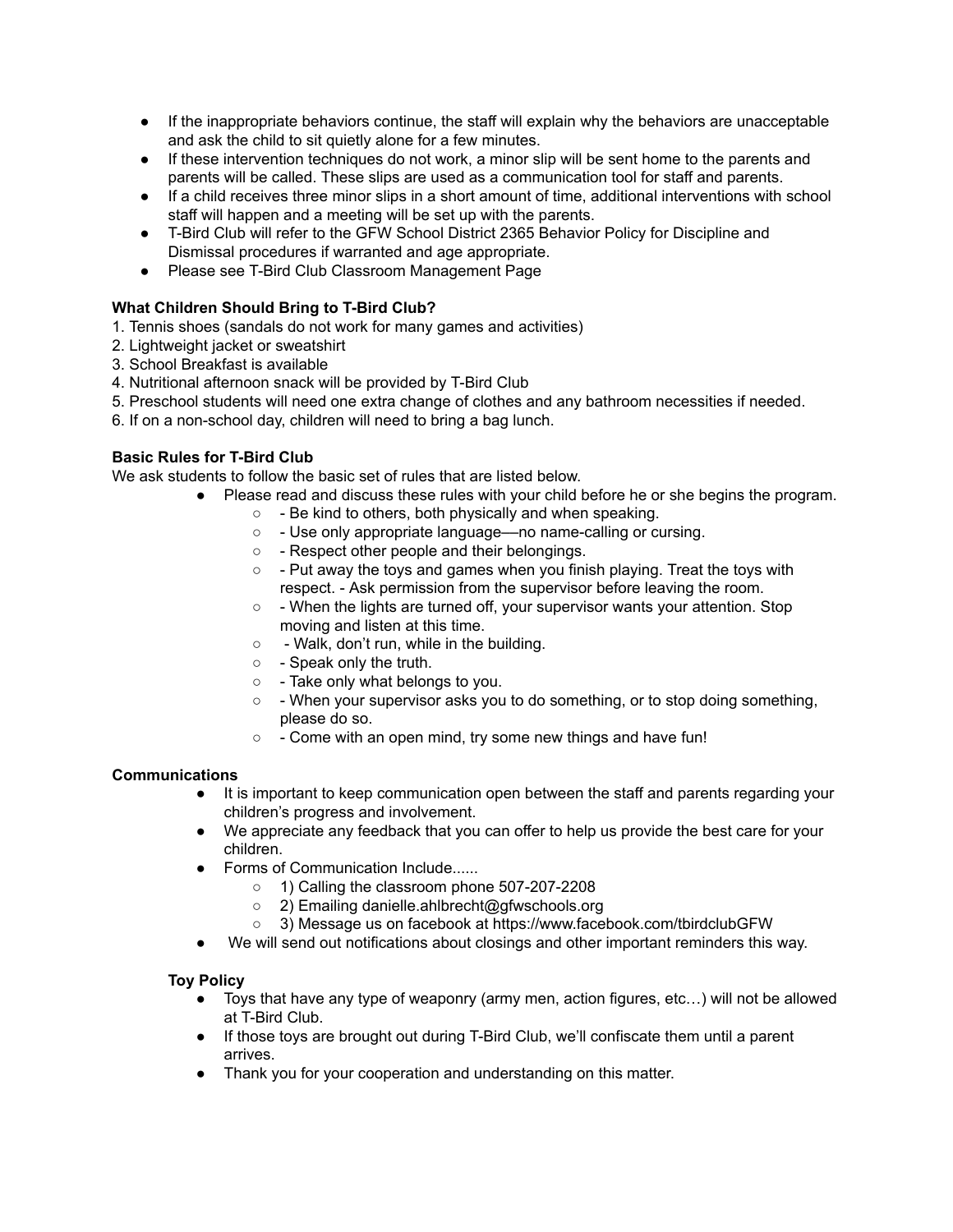# **T-Bird Club Classroom Management**

The following are examples of unacceptable behaviors while at T-Bird Club. The following also includes inventions that are taken after a behavior has occurred. Interventions vary between age groups. If one of these behaviors occur after an intervention is given, your child will receive a yellow behavior sheet. If your child receives THREE of these sheets, your child will not be allowed to attend T-Bird Club for ONE full day and then an in person sit down meeting will be held with parents. If your child receives a total of SIX of these sheets, your child will be dismissed from T-Bird Club. This follows the GFW Elementary School Behavior Guidance Policies.

\*This will be within a 6 month period.\*

# **Behaviors that would lead to a Behavior Sheet:**

- Inappropriate words
- Bullying
- Fighting (violence of any kind, verbal/physical)
- Property damage (throwing objects)
- Running around the classroom/being disruptive
- Inappropriate location/out of bounds
- Non-Compliance
- Inappropriate display of affection

## **Interventions that occur before receiving a Behavior Sheet:**

- Reteach
- Time to Think
- In class time out/bench time
- Loss of privilege
- Alternative placement (different room or table)
- Conference with parents (after receiving THREE sheets)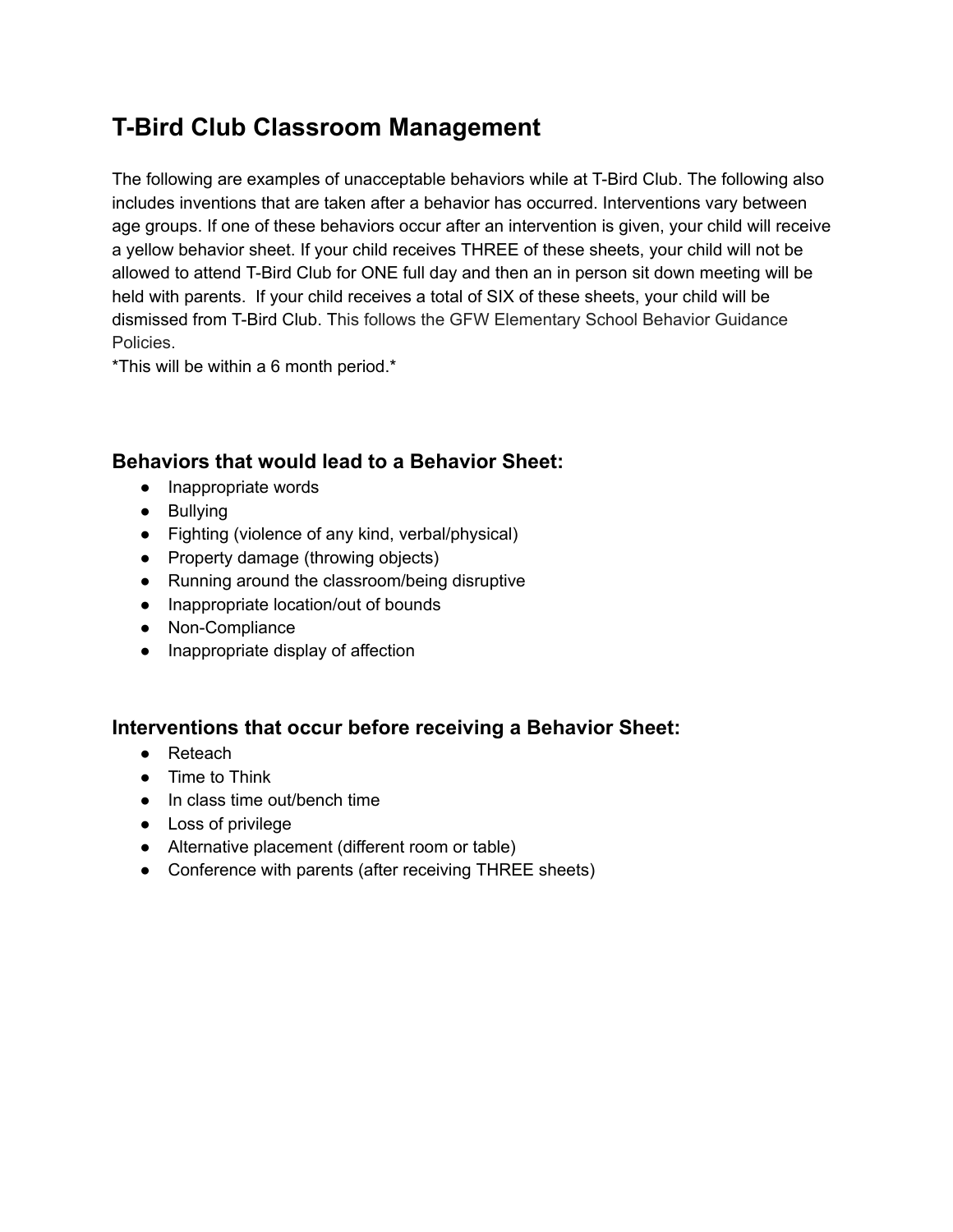# **If you prefer to complete these forms electronically, please email** tonia.schiro@gfwschools.org **for a digital form.**

|                                                                                                                 | <b>GFW T-Bird Club Registration Form</b> |                                                                                                               |
|-----------------------------------------------------------------------------------------------------------------|------------------------------------------|---------------------------------------------------------------------------------------------------------------|
| New Registration Fee \$30 (per family) Renewal _______ (no fee)                                                 |                                          |                                                                                                               |
|                                                                                                                 |                                          |                                                                                                               |
|                                                                                                                 |                                          |                                                                                                               |
|                                                                                                                 |                                          |                                                                                                               |
|                                                                                                                 |                                          |                                                                                                               |
|                                                                                                                 |                                          |                                                                                                               |
| Mother's Name_________________________________Address __________________________                                |                                          |                                                                                                               |
| Cell Phone _______________________E-mail address _______________________________                                |                                          |                                                                                                               |
|                                                                                                                 |                                          |                                                                                                               |
|                                                                                                                 |                                          |                                                                                                               |
| Cell Phone __________________________________E-mail address ____________________                                |                                          |                                                                                                               |
| Child lives with: Mother Father Both                                                                            |                                          |                                                                                                               |
| Other ________________________________ (name and relationship to child)                                         |                                          |                                                                                                               |
|                                                                                                                 |                                          |                                                                                                               |
| Mother Place of Employment____________________________Work Phone _______________                                |                                          |                                                                                                               |
|                                                                                                                 |                                          |                                                                                                               |
|                                                                                                                 |                                          |                                                                                                               |
| Father Place of Employment___________________________Work Phone ____________                                    |                                          |                                                                                                               |
|                                                                                                                 |                                          |                                                                                                               |
| when you cannot be reached.                                                                                     |                                          | Please list two people willing to take responsibility for your child in the event of illness and/or emergency |
|                                                                                                                 |                                          |                                                                                                               |
| people and others as desired.                                                                                   |                                          | Who is authorized to pick up your child? The list should include parents named, siblings, emergency           |
| Is there anyone who is NOT to pick up your child?<br>Please list names.                                         |                                          |                                                                                                               |
| Does your child have any special requirements?__________________________________                                |                                          |                                                                                                               |
| Does your child have any special needs or on an IEP ? (e.i. Dietary, medical, behavioral or health)<br>$Yes$ No |                                          |                                                                                                               |
|                                                                                                                 |                                          |                                                                                                               |
| for your child/ren? If so, please explain.                                                                      |                                          | Is there anything significant about your family situation you would like us to know so we can better care     |
|                                                                                                                 |                                          | Does your child have siblings? (List names, ages and grades.) examples the state of the state of the state of |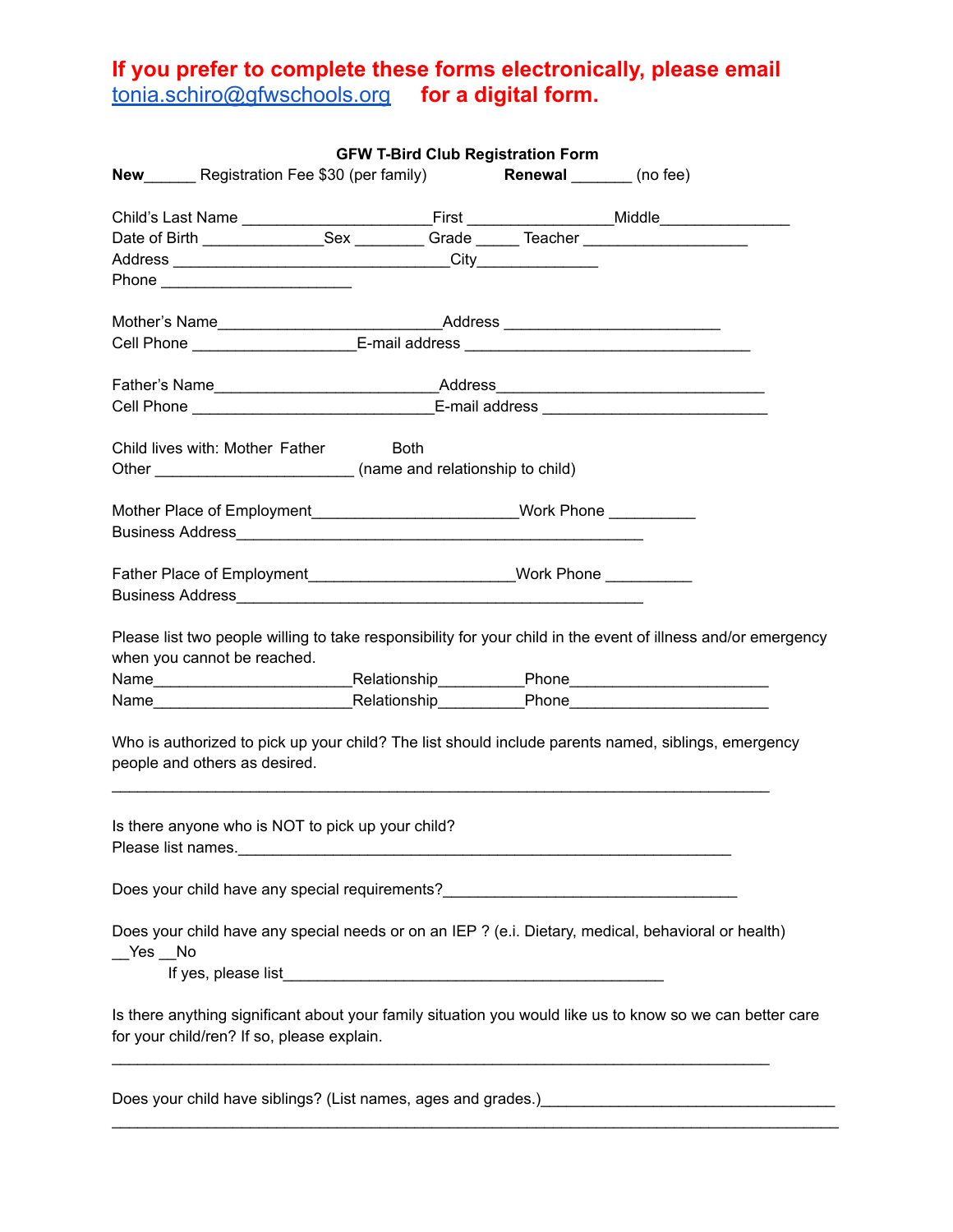## **T-Bird Club Health Information**

| Age _____________                                             | Grade in Fall________________                                                                              |
|---------------------------------------------------------------|------------------------------------------------------------------------------------------------------------|
|                                                               |                                                                                                            |
|                                                               | Mother's Name__________________________________Work Phone ______________________                           |
|                                                               | Father's Name <b>Example 2018</b> Work Phone <b>Work Phone</b>                                             |
|                                                               | Emergency Information: In case of emergency please call parent, relative or friend in this order.          |
|                                                               |                                                                                                            |
|                                                               |                                                                                                            |
|                                                               |                                                                                                            |
|                                                               |                                                                                                            |
|                                                               |                                                                                                            |
|                                                               | Allergies <b>Allergies Allergies Allergies Allergies Allergies Allergies Allergies Allergies Allergies</b> |
| Is your child on medication? Yes____ No____                   | Will it be necessary for T-Bird Club staff to give medication to your child?                               |
| $Yes$ No $\qquad \qquad No$                                   |                                                                                                            |
| If yes, medication consent form is required.<br>$Yes$ No $No$ | Will it be necessary for T-Bird Club staff to assist your child in using an inhaler?                       |
|                                                               | If yes, medication consent form is required.                                                               |
|                                                               | Status of your child's vision, hearing, speech _________________________________                           |
| Any specific activities to be restricted ________             |                                                                                                            |
| Do you carry family medical/hospital insurance?               |                                                                                                            |
| $Yes \_\_\_No \_\_\_$                                         |                                                                                                            |
|                                                               |                                                                                                            |
|                                                               | Policy or Group # _______________________                                                                  |
|                                                               |                                                                                                            |

Other pertinent information about your child that would be helpful to our staff: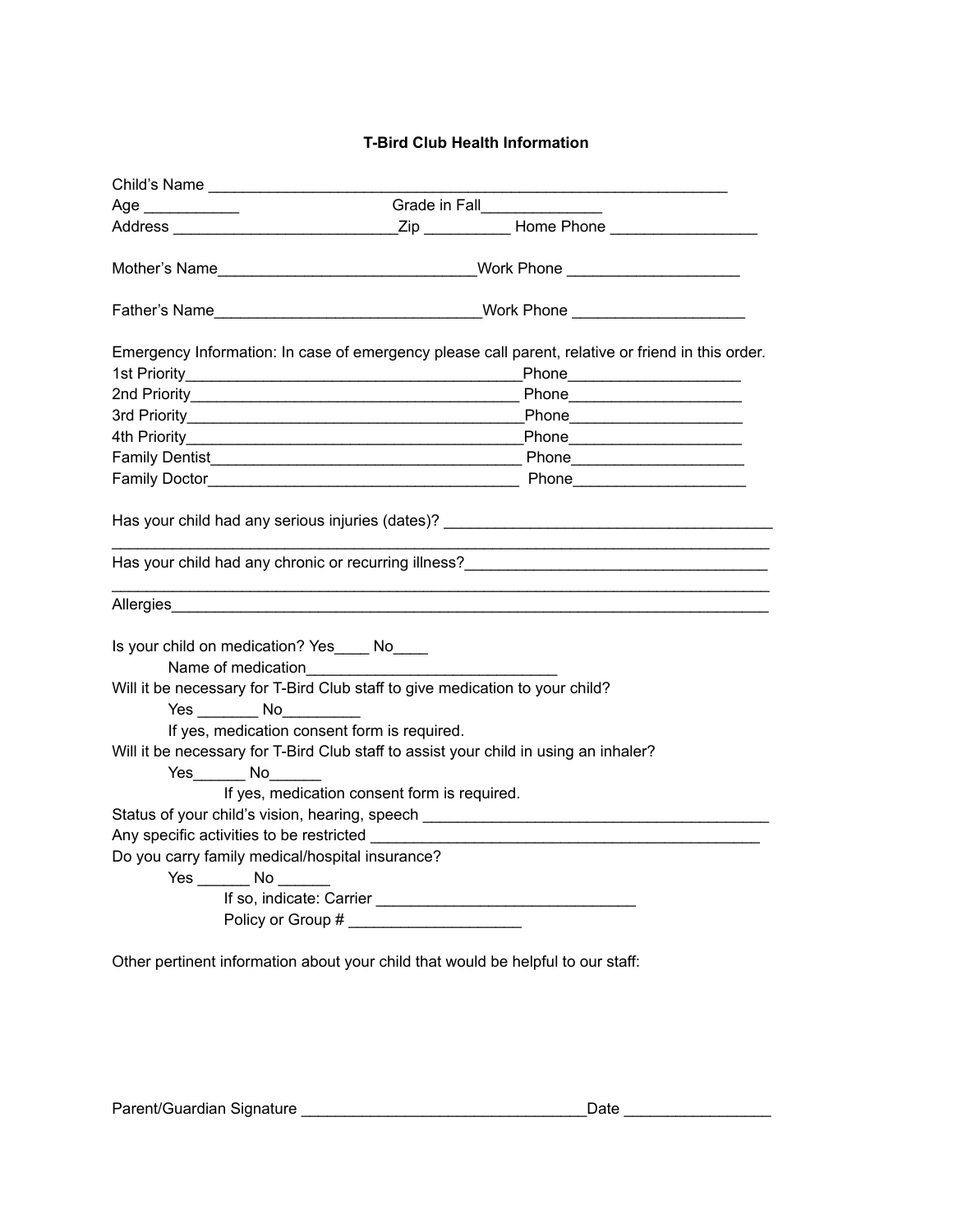# **If you have completed the above forms digitally, the following 4 pages still need to be completed and returned to T-Bird Club.\***

### **T-Bird Club Service Contract**

Child's Name\_\_\_\_\_\_\_\_\_\_\_\_\_\_\_\_\_\_\_\_\_\_\_\_\_\_\_\_\_\_\_\_\_\_\_\_will attend T-Bird Club on the days and times indicated below, starting on \_\_\_\_\_\_\_\_\_\_\_\_\_\_\_\_\_\_\_\_\_\_(date)

● Circle a minimum of 2 days at T-Bird Club and note arrival and departure times.

|                  | M | W | TH |  |
|------------------|---|---|----|--|
| <b>Arrival</b>   |   |   |    |  |
| <b>Departure</b> |   |   |    |  |

Payment for childcare must be done through automatic withdrawal. Please attach a VOIDED check. T-Bird Club service cannot be provided if an automatic withdrawal is not set up.

## **PreK-4 Rates**

- Pick the options you will be using. A minimum of 2 days of service a week is required:
	- **○ \_\_\_\_\_\_\_\_ Before School Session Rate \$6.00 per child (6:00 am to 8:15 am)**
	- **○ \_\_\_\_\_\_\_\_ After School Session Rate \$6.00 per child (3:15 pm to 6 pm)**
	- **○ \_\_\_\_\_\_\_\_ Full Day \$27.50 (5 hours or more)**
	- **○ \_\_\_\_\_\_\_\_ 1/2 Day \$15 (up to 4 hours)**
	- **○ \_\_\_\_\_\_\_\_ School-year Weekly-Rate \$110 (ANY 4 days or more)**
	- **○ \_\_\_\_\_\_\_\_ Summer Weekly Rate \$120 (Flat rate)**

**Drop in care** is available at the cost of \$6.00 for an AM session and \$8.00 for a PM session.

- Drop-in availability is not guaranteed, and drop-in services are charged once reserved.
- There is only 3 options for drop-in rate, \$6.00 for both am/pm sessions, \$15.00 for half day and \$27.50 for full day.

Lunch through the school is an option for an additional cost. Money must be given to Beth Walters and an account will be set up. Children may also bring a bag lunch instead.

Non School Days are not included in your contract.

- These are available by signing up separately.
- You must provide your own lunch on these days.

## **PAYMENT OF FEES**

All children must be signed up to attend T-Bird Club each day.

Failure to notify staff that your child will not be at T-Bird Club on a scheduled day will result in a \$10.00 Finders Fee plus the regular fee for the day of care.

Please call if your child is sick, picked up directly from school or not coming to T-Bird Club on a particular day.

To be respectful to staff, your child will need to be picked up at their designated time. There is a \$5 fee for every 5 minutes they are late being picked up.

We will no longer accept day of schedule changes.

A two day minimum is required to attend T-Bird Club.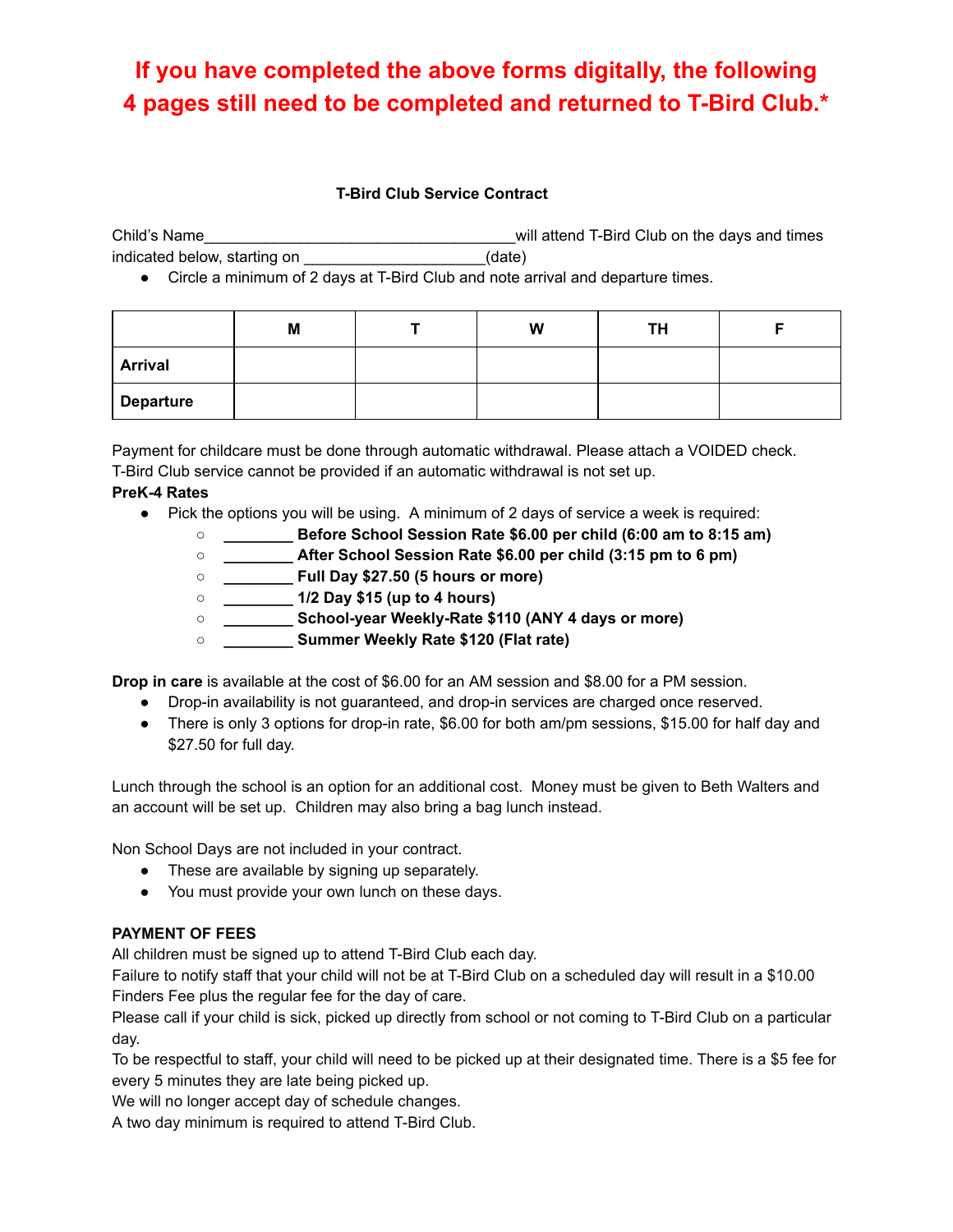## **Automatic Payment Authorization School Age Care / T-Bird Club**

Your childcare payments must be made either by automatic withdrawal through your checking account with a voided check.

Name of Child(ren)\_\_\_\_\_\_\_\_\_\_\_\_\_\_\_\_\_\_\_\_\_\_\_\_\_\_\_\_\_\_\_\_\_\_\_\_\_\_\_\_\_\_\_\_\_\_\_\_\_\_\_\_\_\_\_\_\_\_\_\_\_\_\_\_\_\_\_

| First and Last Name(s) Name of account holder (please print)                                                                 |       |      |  |
|------------------------------------------------------------------------------------------------------------------------------|-------|------|--|
| Address of account holder                                                                                                    |       |      |  |
| City<br><u> 1980 - Jan Stein Stein Stein Stein Stein Stein Stein Stein Stein Stein Stein Stein Stein Stein Stein Stein S</u> | State | Zip. |  |
| Home phone # of account holder                                                                                               |       |      |  |
| Work phone # of account holder                                                                                               |       |      |  |
| Cell phone # of account holder                                                                                               |       |      |  |

**I authorize the T-Bird Club Program to automatically use the attached VOIDED check for automatic withdrawal for my bi-monthly bill.**

| Signature of account holder | つate |
|-----------------------------|------|
| E-mail address              |      |

# Attach a VOIDED check or deposit slip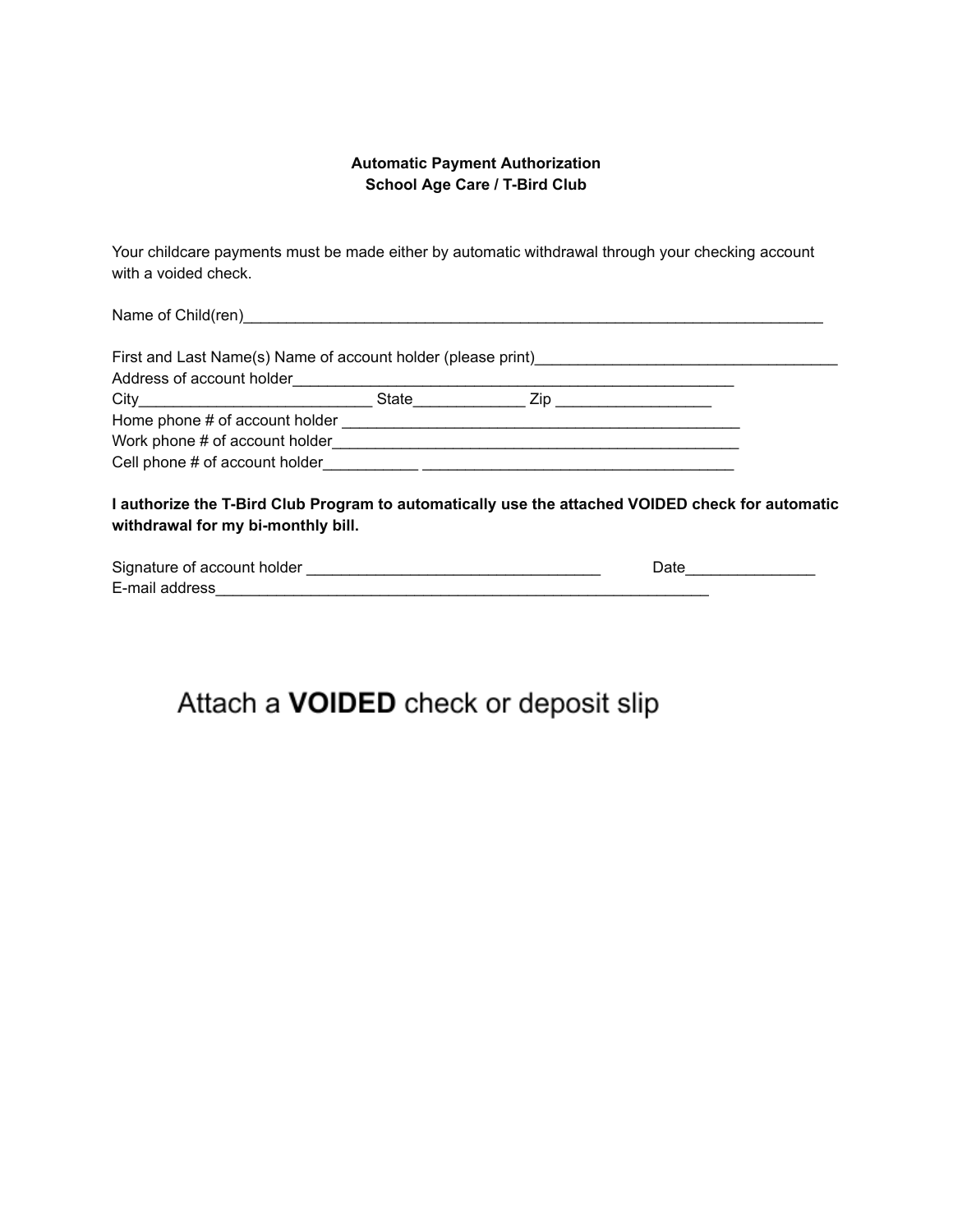### **GENERAL PERMISSION FORM**

1. I give permission to T-Bird Club to take my child on supervised neighborhood walking trips.

2. I give permission to T-Bird Club to take my child on supervised field trips that require public or private transportation. I understand that I will be notified of dates and times of such trips.

3. I give permission to T-Bird Club to take whatever emergency measures (such as first aid, disaster evacuation) that are judged necessary for the care and protection of my child while under the supervision of the T-Bird Club staff.

4. In case of a life threatening emergency, I understand that my child will be transported to the nearest hospital by the local emergency unit for treatment if the local emergency resource (police, rescue squad) deems it necessary.

5. It is understood that in some medical situations, the staff will need to contact the local emergency resource before the parent, child's physician and/or other adult acting on the parent's behalf.

6. I give permission to GFW Schools and T-Bird Club to exchange information that would help either or both parties to better understand my child's behavior, academic progress, growth and health.

7. I agree to abide by the policies of T-Bird Club as they relate to the enrollment of the child named on this form.

8. I grant permission to GFW Community Education to use names and pictures of my child/ren in T-Bird Club for the purpose of promoting the program in newspapers, flyers, or brochures.

Parent/Guardian signature:  $DATE$